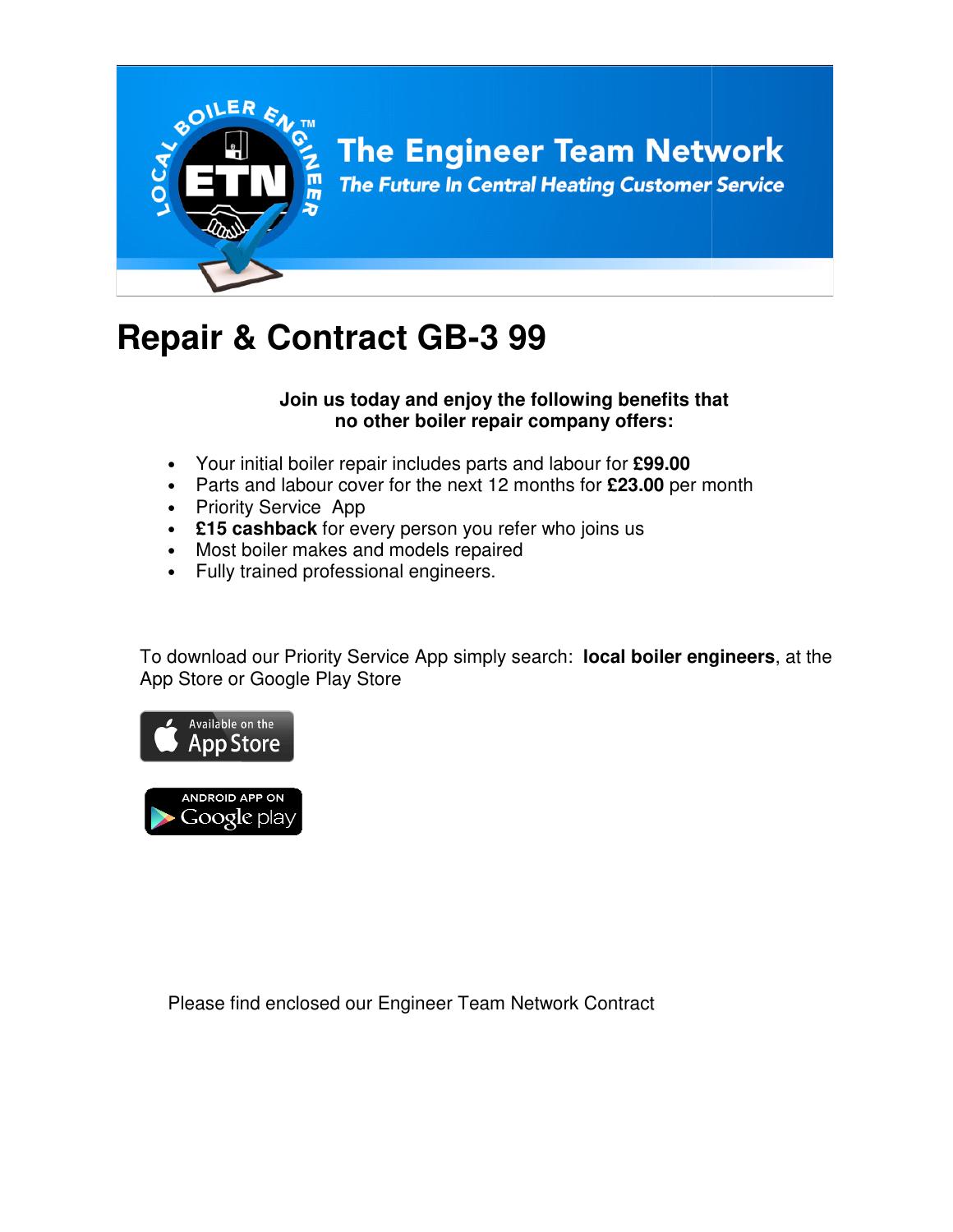

## Terms and Conditions for the **Repair & Contract GB-3 99**

Customer number. . . . . . . . . . . . . . . . . . .

#### **1 DEFINITIONS:**

1.1 The cover is for the boiler only at the address below.

1.2 PRIORITY ATTENTION: We will endeavor, specified subject to workload and availability, to call the same day in response to any breakdown or failure of the central heating boiler covered by the contract. **When reporting a fault, you must quote your customer number which is at the top of this form.** 

**For quicker response download our Priority Service and Special Offers App simply look for A&R Special Offers at the App Store or Google Play Store.** 

1.3 CHARGES FOR LABOUR AND PARTS: The initial repair will be charged at **£99.00** followed by monthly payments of £23.00 This will be collected by quarterly standing order payments. No charge will be made for any future call outs and annual servicing. **2 PERIOD OF SERVICE CONTRACT:** 

2.1 This contract is a minimum period of 1 year from the date on which the agreement was initially made between **Engineer Team Network Ltd** and you, the customer. NOTE: Servicing will be carried out between 1st May and 31st September. Should you cancel this contract within the first 2 weeks of signing the full amount of the one off repair will become immdediatley payable.

2.2 The initial quarterly payment will be due within 2 weeks on signing of this contract. The subsequent payments are by standing order.

2.3 This service contract remains valid as long as payment is continued and remains or subject to a 30-day written termination notice from you or **Engineer Team Network Ltd** before the anniversary of the contract.

2.4 **Engineer Team Network Ltd**at their discretion, may refuse to offer renewal of any service contract or may offer a reduced level of cover.

2.5 In the event of any default in payment by you, the remainder of this agreement becomes immediately payable. No refund will be made for the unexpired part of any service contract.

#### **3 PROVISION OF SPARE PARTS:**

3.1 **Engineer Team Network Ltd** may supply and fit adequate replacement parts or components which are not the same parts being replaced.

3.2 **Engineer Team Network Ltd** shall not be held responsible for any delay in the provision of spare parts by suppliers.

#### **4 REPLACEMENT OF CENTRAL HEATING:**

4.1 This service contract does not include the replacement of central heating, appliance[s] in the event of spare parts or components not being reasonably available.

#### **5 CONDITIONS of THE CENTRAL HEATING:**

5.1 Acceptance of a central heating, appliances or system components onto a service contract does not imply that it is installed satisfactorily or to the prevailing standards of **Engineer Team Network Ltd** . **Engineer Team Network Ltd** will not accept responsibility for any inadequacy attributable to the original design and makes no warranty as to fitness for purpose or condition.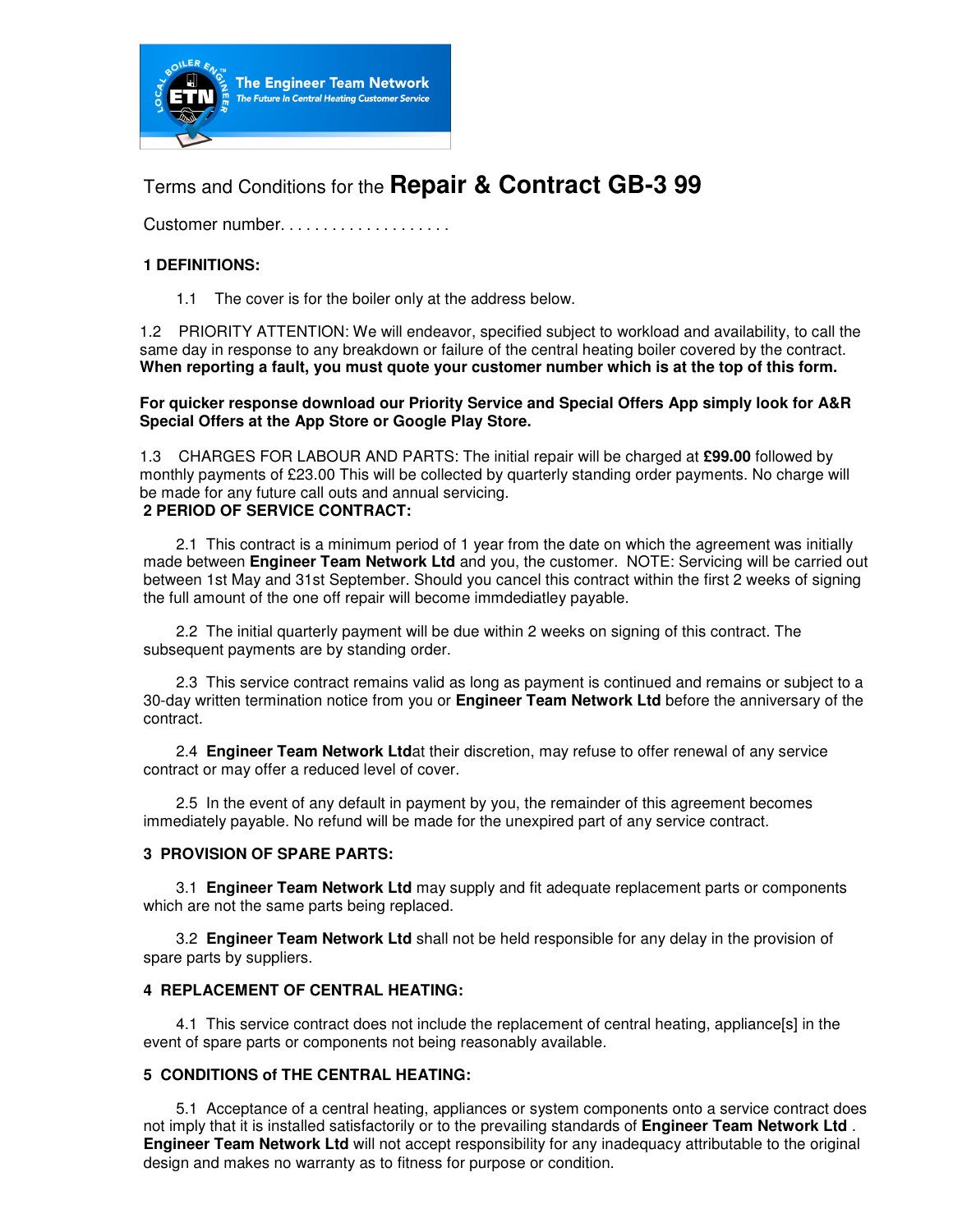5.2 Any remedial work, which is considered essential for safety reasons, may be subject to a further charge.

#### **6 LIMITATION of OBLIGATION:**

6.1 **Engineer Team Network Ltd** shall not be liable if it is unable to carry out its obligations under the service contract due to industrial disputes or force majeure

#### **7 EXCLUSIONS:**

7.1 The replacement of decorative parts.

7.2 Any defect or inadequacy attributable to the original design of the gas central heating system/appliances.

7.3 The fabric of the building or pipe work and flue pipework buried in it.

7.4 Any defect caused through malicious or willful action, negligence, misuse, or third party interference.

7.5 Any defect or damage caused by fire, lightning, explosion, flood storm, tempest, impact or third party interference.

7.6 Consequential damage or loss arising as a result of a defect occurring in the central heating appliance, system or the gas appliance unless such a defect, damage or loss is attributable to the negligence of **Engineer Team Network Ltd**.

7.7 Any defect or damage occurring from a failure of the public electricity, gas or water supply.

7.8 Descaling and any work arising from hard water scale deposits or from damage caused by aggressive water or rust or corrosion and sludge build up.

#### **Also not covered by this contract:**

- a) Clearing air locks, blocked pipes arising from incorrectly installed installations
- b) Unvented water cylinders
- c) Condensing heat exchangers
- d) Power flushing
- e) Cylinders and tanks

**Manchester M11 2NB** 

- f) Gas leaks
- g) Repairing or replacing appliance flues that aren't part of your boiler
- h) Moving your boiler from the wall to carry out a repair. If this has to be done, there will be a charge of £250.00
- i) Third party charges eg parking fees and congestion charges. These be will be charged at cost.

| Contact number when reporting a fault: 0161 220 3712 |                                                                              |
|------------------------------------------------------|------------------------------------------------------------------------------|
| <b>Head Office:</b>                                  | The Engineer Team Network Ltd, The City Works, Unit 9 Medlock Court Openshaw |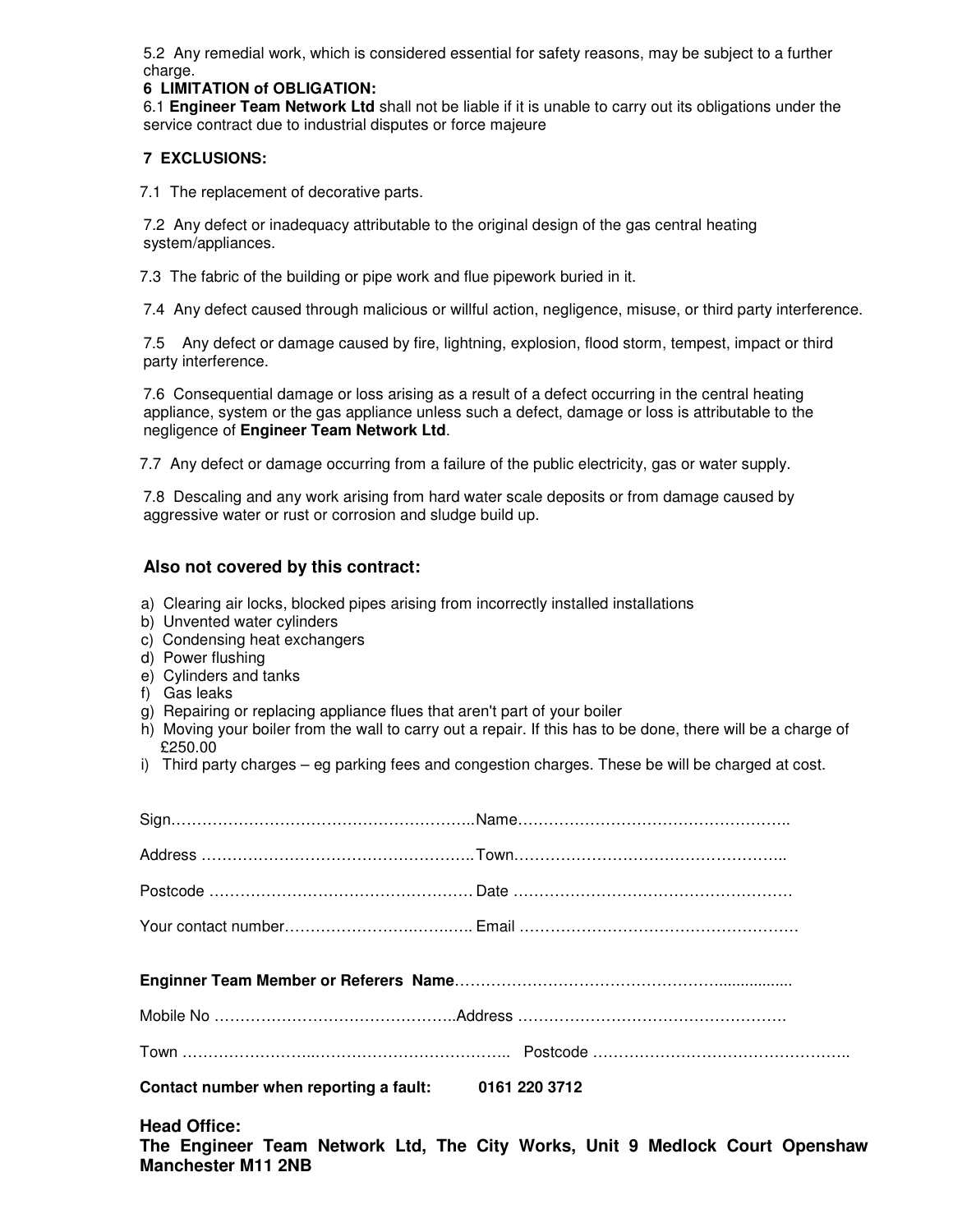

## **STANDING ORDER AUTHORITY**

| Type of Service           | Quarterly payment |
|---------------------------|-------------------|
| Repair & Contract GB-3 99 | £69.00            |

I instruct the bank to pay by standing order from my account at the request of the **Engineer Team Network Ltd** 

Please pay Nat West Bank, Sort Code 01-05-31on behalf of the above.

# **Account No39030156**

| <b>Sixty Nine pounds only</b> | £69.00                                                          |
|-------------------------------|-----------------------------------------------------------------|
| Date of first payment         | And thereafter every quarter until we receive<br>further notice |
| Due date frequency            | Reference No: RCGB99/                                           |
| Name on the account           | <b>Account No</b>                                               |
| Sort code                     | <b>Bank Name</b>                                                |
| <b>Address</b>                | <b>City/Postcode</b>                                            |
| <b>Signature</b>              | <b>Date</b>                                                     |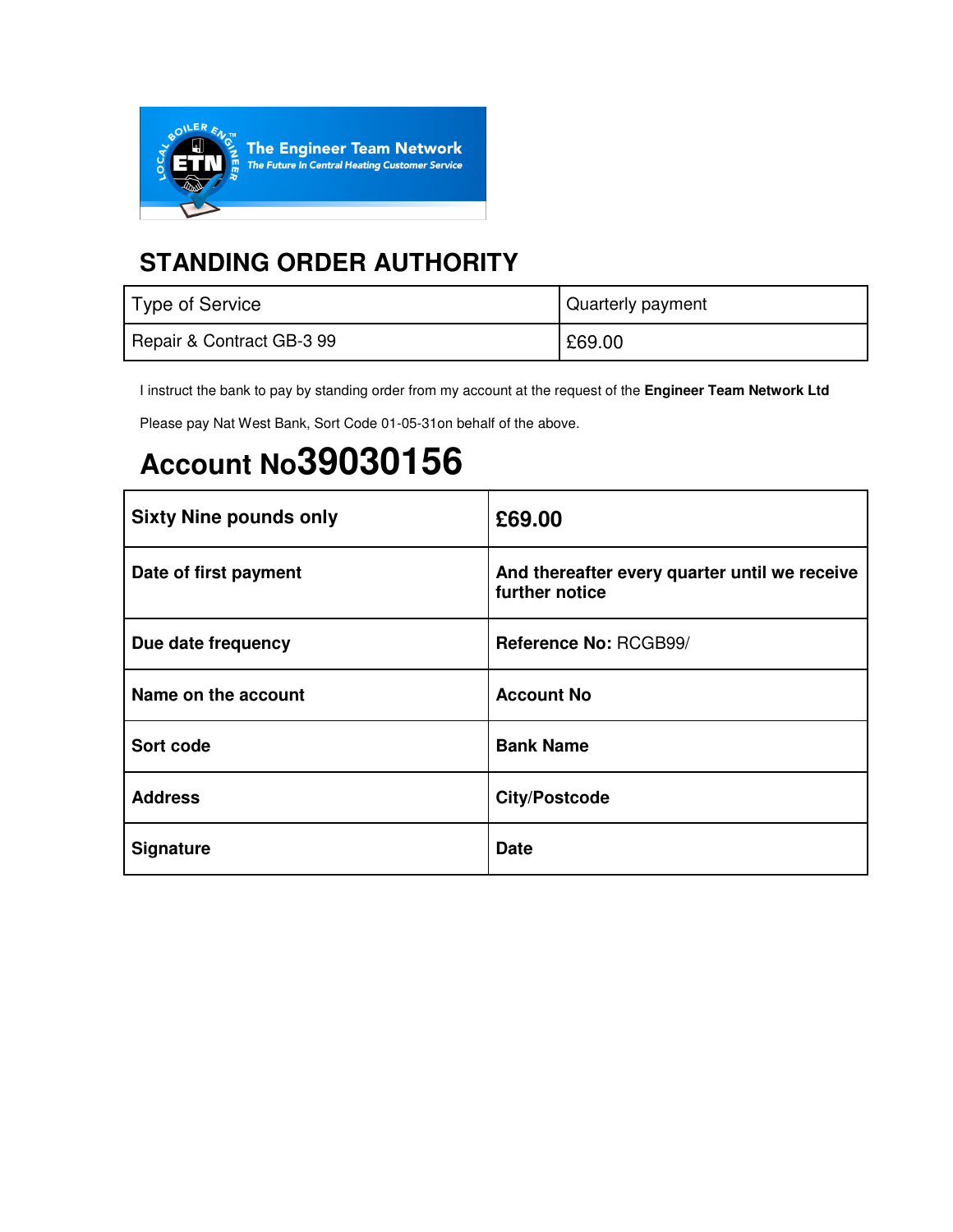

## **STANDING ORDER AUTHORITY**

| Type of Service           | Quarterly payment |
|---------------------------|-------------------|
| Repair & Contract GB-3 99 | £69.00            |

### **You are to retain this section of the contract and set up the standing order either in your branch or through internet banking. Remember to retain the 30-day cancellation form for your records.**

To set up the standing order, follow this simple process:

- Go to your bank, or go online
- Set up a standing order to pay:
- **Engineer Team Network Ltd**
- Natwest Bank
- Sort Code 01-05-31
- Account 39030156
- The first payment date is due 2 weeks after you sign the contract
- Payments will then be every quarter until we receive further notice
- Your standing order reference number is **SOSS/** followed by the postcode of your billing address
- Finally, either post or email the signed and dated contract back to Engineer Team Network Ltd